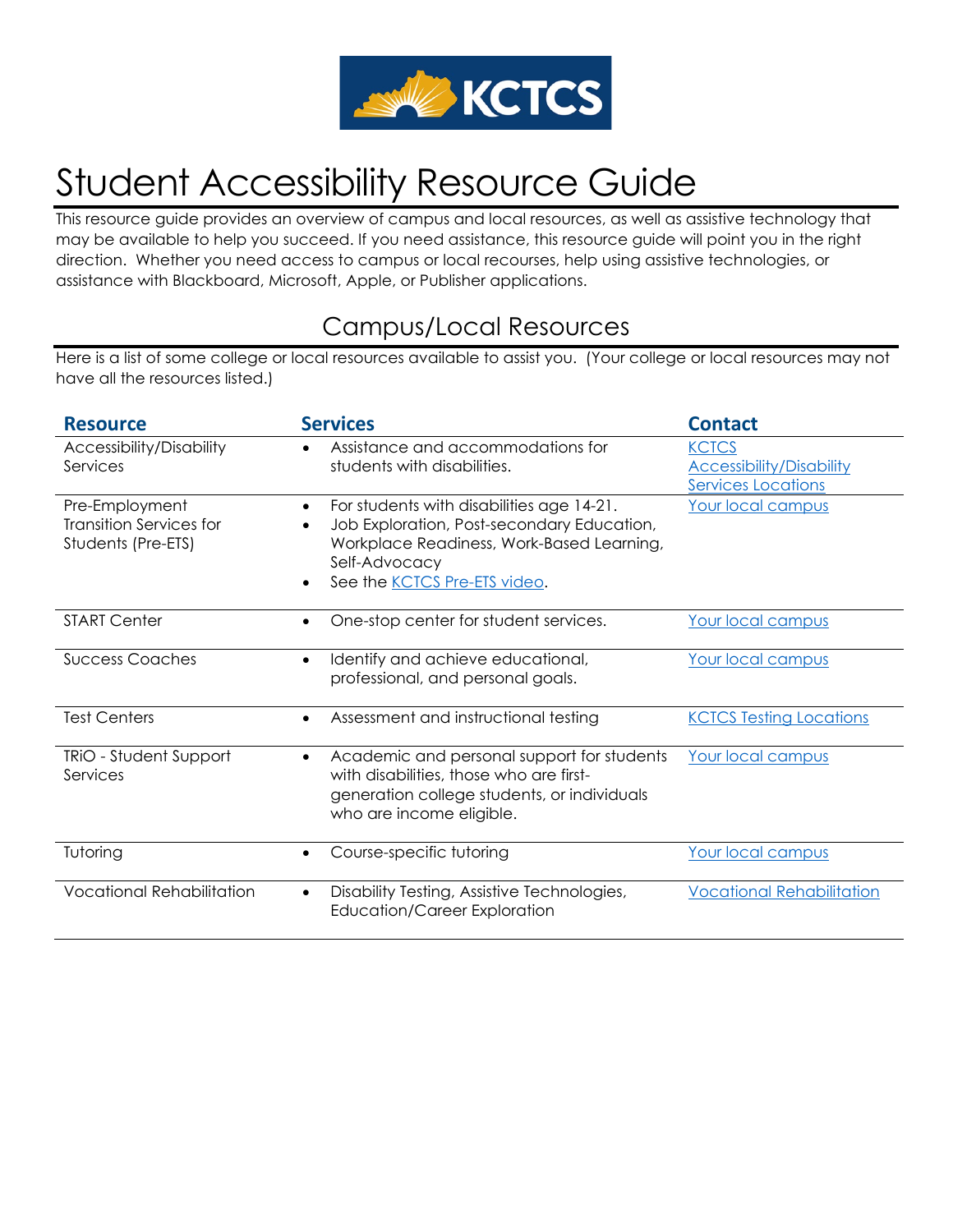## Assistive Technologies

Here is a list of some commonly used assistive technologies. (Your college or local resources will not have all the resources listed.)

| <b>Resource</b>                       | <b>Type</b>                        | <b>Contact</b>                       |
|---------------------------------------|------------------------------------|--------------------------------------|
| <b>National Library for the Blind</b> | <b>Braille &amp; Talking Books</b> | 800-424-8567                         |
| <b>Talking Calculators</b>            | Calculator                         | <b>Campus Accessibility Services</b> |
| <b>Clarity CCTV</b>                   | <b>Closed Circuit Television</b>   |                                      |
| <b>AccessText</b>                     | Digital textbook                   | <b>Campus Accessibility Services</b> |
|                                       |                                    | <b>Campus Bookstore</b>              |
| Apple's Zoom                          | Magnification                      |                                      |
| MagnaSight                            | Magnification                      | <b>Campus Accessibility Services</b> |
| <b>Magnifier (Microsoft)</b>          | Magnification                      |                                      |
| Specialized microscopes               | Magnification                      | <b>Campus Accessibility Services</b> |
| Roger Pen Support                     | Microphone/Audio Enhancement       | 800-679-4871                         |
| Printed text for e-Textbooks          | Printed textbook                   | <b>Campus Accessibility Services</b> |
|                                       |                                    | <b>Campus Bookstore</b>              |
| <b>VictorReader Support</b>           | Scan/Play Audio                    | 800 722-3393                         |
|                                       |                                    | support@humanware.com                |
| Apple's VoiceOver                     | Screen Reader                      |                                      |
| <b>JAWS Support</b>                   | Screen Reader                      | 727-803-8600                         |
| Kurzweil 1000/2000 Support            | Screen Reader                      | 800-894-5374                         |
| Microsoft's Narrator                  | Screen Reader                      |                                      |
| <b>Read Aloud</b>                     | Screen Reader                      |                                      |
| Read&Write Support                    | Screen Reader                      | <b>TextHelp Contact Us</b>           |
| Speak It                              | Screen Reader                      |                                      |
| <b>Apple's Dictate</b>                | Speech to Text                     |                                      |
| <b>Dragon Naturally Speaking</b>      | Speech to Text                     | 770-702-6014                         |
| Support                               |                                    | support@nuancedragonsupport.com      |
| <b>Microsoft's Dictation</b>          | Speech to Text                     |                                      |
| <b>Echo SmartPen</b>                  | <b>Transcribe Notes</b>            | info@livescribe.com                  |
| Live Scribe SmartPen                  | <b>Transcribe Notes</b>            | info@livescribe.com                  |
| Otter.ai Help                         | <b>Transcribe Notes</b>            | support@otter.ai                     |